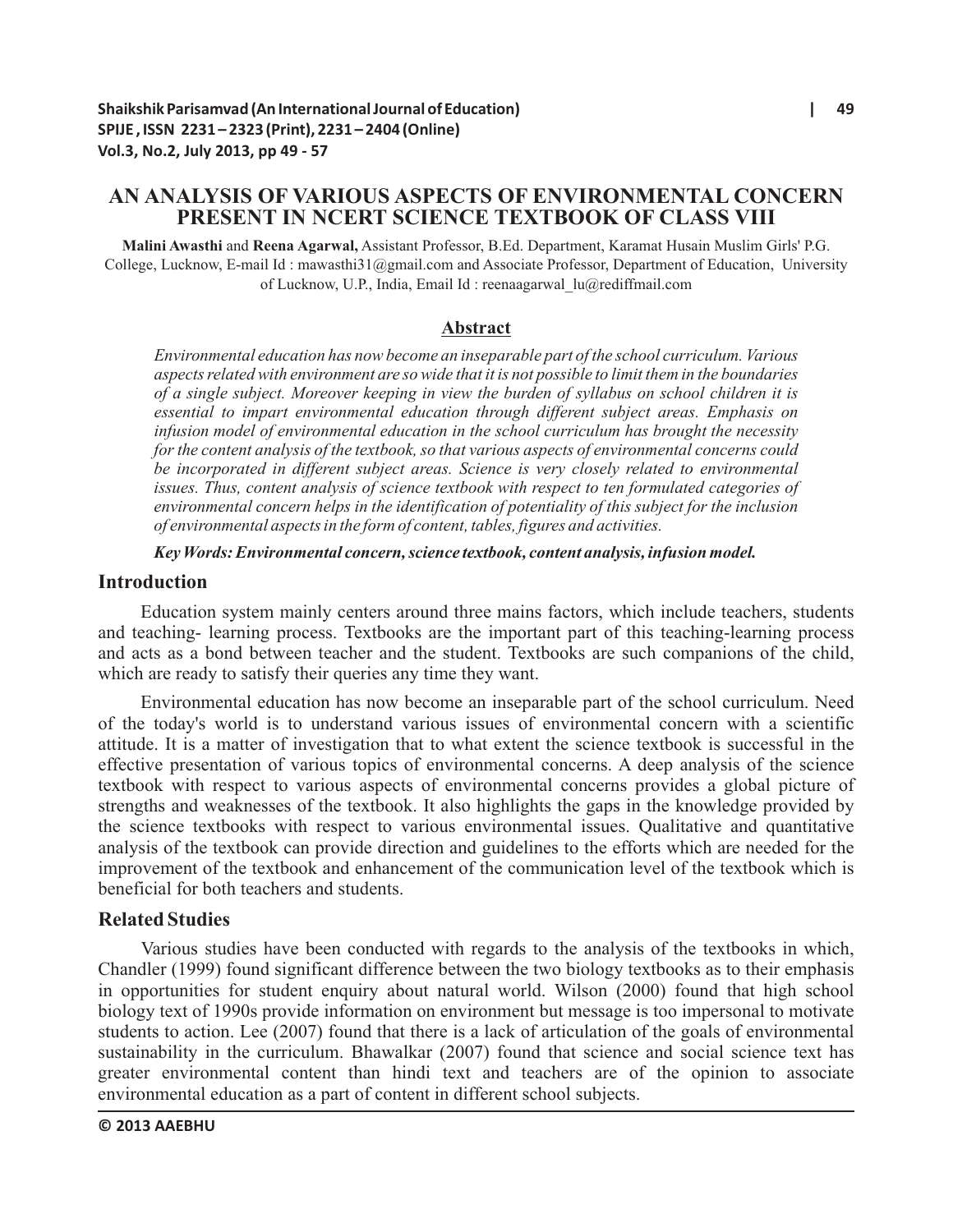# **Objective**

To analyze NCERT science textbook of class VIII with respect to weightage given to various categories of environmental concerns present in the form of content, figures, tables and activities.

# **Methodology**

Methodology is based on the content analysis approach. 'Theme' has been taken as the basic unit for content analysis. 'Theme' is an independent piece of information about any aspect of environmental concerns classified into ten categories, which was meaningful even when separated from its context.

Ten categories of environmental concern were formulated according to guidelines given by Tbilisi conference (1997), expert opinion from C.E.E. and environmental education syllabus prescribed by NCERT for Class VIII. The categories and subcategories were formulated in terms of analyzable indicators. These indicators are certain points of environmental concerns, which clearly indicate a specific area or category in which the content falls. Frequency has been taken as the unit of enumeration. Later these frequencies were converted into percentage for quantitative analysis. Both quantitative and qualitative analysis is done with respect to ten formulated categories of environmental concern given below in table 1.

| S.No.        | <b>Categories</b>              | <b>Subcategories</b>                                                                                                                                                                                                                                                                  |  |  |  |  |  |  |
|--------------|--------------------------------|---------------------------------------------------------------------------------------------------------------------------------------------------------------------------------------------------------------------------------------------------------------------------------------|--|--|--|--|--|--|
| I            | <b>Environmental Structure</b> | A. Non – living component – $Air / Atmosphere$<br>B. Non $-$ living component $-$ Water<br>C. Non – living component – Soil<br>D. Non – living component – Natural elements<br>E. Living component - Plants<br>F. Living component - Animals<br>G. Living component – Micro organisms |  |  |  |  |  |  |
| $\mathbf{I}$ | <b>Environmental Balance</b>   | A. Biogeochemical cycles<br>B. Food chains<br>C. Importance of ecosystem $&$ sustenance of life                                                                                                                                                                                       |  |  |  |  |  |  |
| III          | <b>Energy Resources</b>        | A. Renewable / Alternate Sources of energy<br>B. Non - renewable sources of energy                                                                                                                                                                                                    |  |  |  |  |  |  |
| IV           | Environmental<br>Degradation   | A. Air pollution<br>G. Indoor pollution<br>H. Soil erosion<br>B. Water pollution<br>C. Soil Pollution I. Acid rain<br>D. Solid waste pollution J. Ozone depletion<br>E. Noise pollution K. Global warming<br>F. Radioactive pollution L. Disasters                                    |  |  |  |  |  |  |
| V            | Agriculture                    | Various techniques in Agricultural process<br>А.<br>Agricultural practices & Impact on Environment.<br><b>B.</b>                                                                                                                                                                      |  |  |  |  |  |  |
| VI           | Animal Husbandry               | A. Animal rearing practices<br>B. Prevention and curative measures                                                                                                                                                                                                                    |  |  |  |  |  |  |

**Table 1: Categories and Subcategories of Environmental Concerns**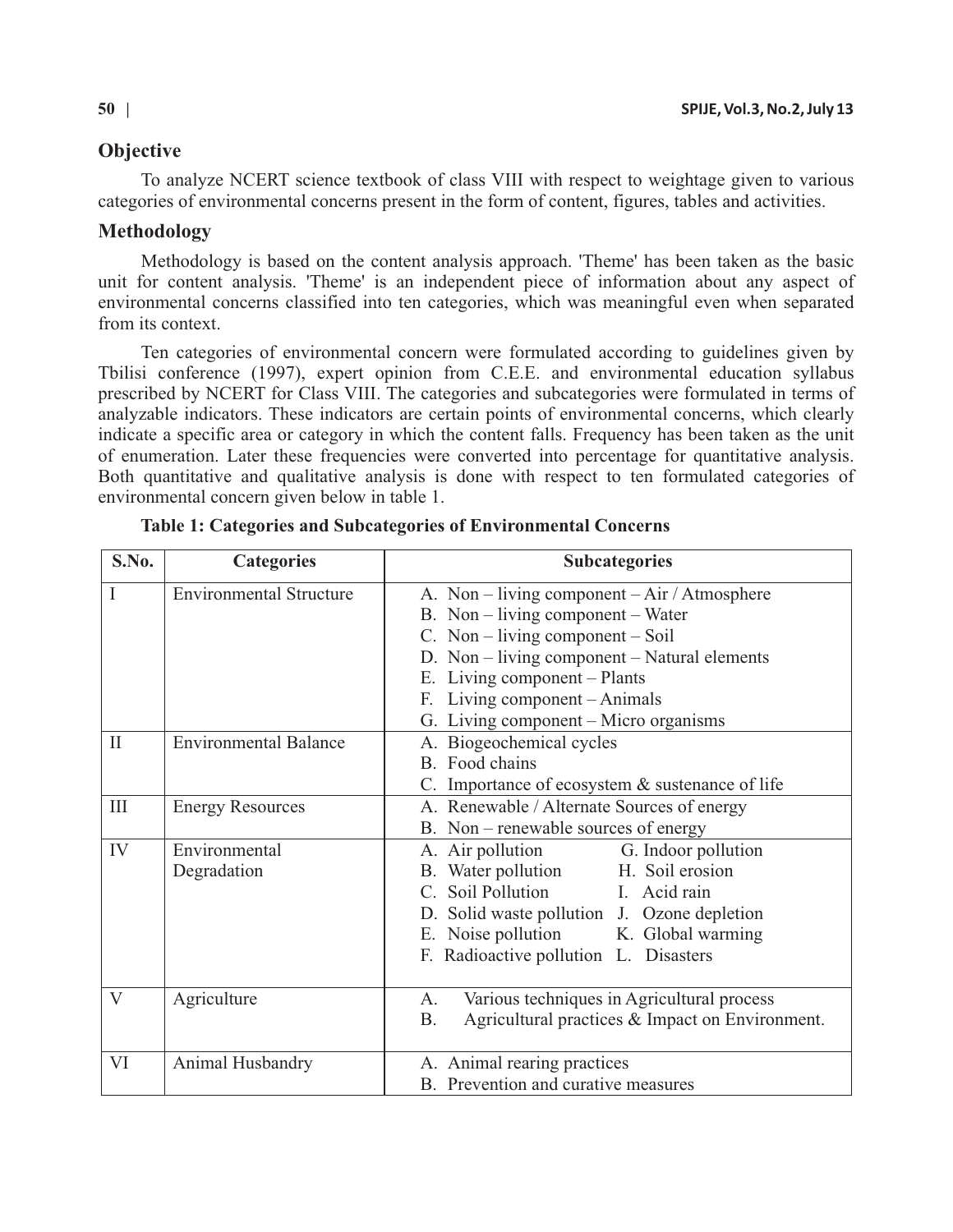| <b>VII</b>  | Human health and hygiene       | A. Types of diseases and their effect             |  |  |  |  |  |
|-------------|--------------------------------|---------------------------------------------------|--|--|--|--|--|
|             |                                | B. Causes and transmission of diseases            |  |  |  |  |  |
|             |                                | C. Symptoms of diseases                           |  |  |  |  |  |
|             |                                | D. Balanced diet and deficiency diseases          |  |  |  |  |  |
|             |                                | Impact of Env. degradation on Human health<br>Е.  |  |  |  |  |  |
|             |                                | Prevention and curative measures<br>F.            |  |  |  |  |  |
| <b>VIII</b> | Impact of population on        | A. Depletion of Natural Resources                 |  |  |  |  |  |
|             | environment                    | B. Consumption of Energy                          |  |  |  |  |  |
| IX          | Conservation of                | A. Water conservation                             |  |  |  |  |  |
|             | <b>Environmental Resources</b> | B. Soil conservation                              |  |  |  |  |  |
|             |                                | C. Wild life conservation                         |  |  |  |  |  |
|             |                                | D. Forest conservation                            |  |  |  |  |  |
|             |                                | E. Energy conservation                            |  |  |  |  |  |
| X           | Environmental                  | A. Control of environmental pollution             |  |  |  |  |  |
|             | Management and                 | B. Role of Individual, National and International |  |  |  |  |  |
|             | Sustainable Development        | Agencies in Environmental Management and          |  |  |  |  |  |
|             |                                | Sustainable Development.                          |  |  |  |  |  |

### **Sample**

Sampling procedure adopted is of purposive sampling. Class VIII textbook "Science and Technology' of NCERT publication prescribed by various schools affiliated to Central Board of Secondary Education was selected for the study.

# **Result**

Weightage given to various categories of environmental concerns in the form of content, figures, tables and activities present in the textbook is determined in terms of percentage (Table 2)

# **Table 2 :Weightage given to various categories of environmental concern in the form of content, figures, tables and activities present in Class VIII NCERT science textbook.**

| S.No. | <b>Categories of</b>           | <b>Content</b> |               | <b>Figures</b> |               | <b>Tables</b> |               | <b>Activities</b> |               |
|-------|--------------------------------|----------------|---------------|----------------|---------------|---------------|---------------|-------------------|---------------|
|       | environmental concerns         |                | $\frac{0}{0}$ | f              | $\frac{0}{0}$ | f             | $\frac{0}{0}$ | f                 | $\frac{0}{0}$ |
| Ι     | <b>Environmental Structure</b> | 143            | 29.48         | 17             | 34.69         |               | 20.00         | 13                | 59.09         |
| H     | <b>Environmental Balance</b>   | 8              | 1.65          | $\overline{2}$ | 4.08          | $\mathbf{0}$  |               | $\theta$          |               |
| Ш     | <b>Energy Resources</b>        | 31             | 6.39          | $\overline{2}$ | 4.08          | $\theta$      |               | $\theta$          |               |
| IV    | Environmental                  | 57             | 11.75         |                | 2.04          | $\Omega$      |               | $\mathbf{0}$      |               |
|       | Degradation                    |                |               |                |               |               |               |                   |               |
| V     | Agriculture                    | 48             | 9.89          | 11             | 22.44         | $\theta$      |               | 3                 | 13.63         |
| VI    | Animal Husbandry               | 22             | 4.53          | 6              | 12.24         | $\mathbf{0}$  |               | $\theta$          |               |
| VII   | Human Health and               | 129            | 26.59         | 7              | 14.28         | 1             | 20.00         | 5                 | 22.72         |
|       | Hygiene                        |                |               |                |               |               |               |                   |               |
| VIII  | Impact of Population on        | 12             | 2.47          | $\Omega$       |               | 3             | 60.00         | $\Omega$          |               |
|       | Environment                    |                |               |                |               |               |               |                   |               |
| IX    | Conservation of                | 16             | 3.29          | $\overline{2}$ | 4.08          | $\Omega$      |               |                   | 4.54          |
|       | <b>Environmental Resources</b> |                |               |                |               |               |               |                   |               |
| X     | Environmental                  | 19             | 3.91          | $\mathbf{1}$   | 2.04          | $\Omega$      |               | $\Omega$          |               |
|       | Management and                 |                |               |                |               |               |               |                   |               |
|       | Sustainable Development        |                |               |                |               |               |               |                   |               |
|       | <b>Total</b>                   | 485            |               | 49             |               | 5             |               | 22                |               |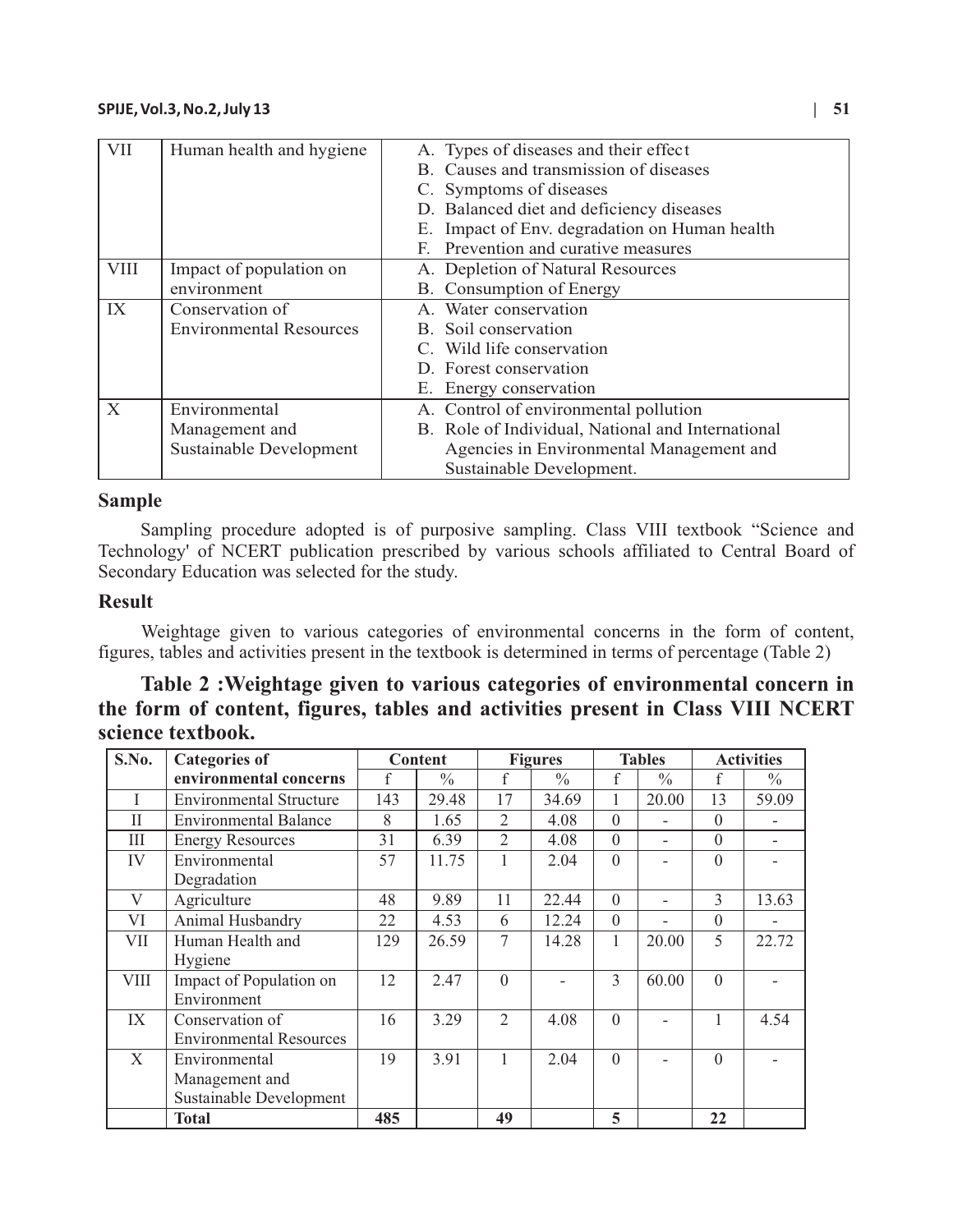# **Discussion**

The detailed analysis of the NCERT science textbook (Science and Technology) revealed some major aspects related to environmental concerns in the textbook.

In the science textbook Environmental structure has been well presented in the form of content (29.48%) which include both non-living and living component. The content dealing with non-living component, soil gives detail about the importance of soil and also relate to our ancient culture and literature in which the mother earth and soil has been given much importance. Natural elements are given much weightage in the form of content. Non-living component Water is not given weightage in the form of content which is the drawback of the text as water is the basic necessity of life. From the content given in the text students came to know that all micro organism are not harmful rather some are very useful and participate in major life activities. Figural presentation related to category (34.69%) is adequate which include pie chart indicating composition of air in a clear manner so that it becomes easy for the teacher to explain it. (Figure  $-1$ , given below)



**Fig. 1**

Pictures of microorganisms present in the text are important as students cannot see them from naked eyes. In addition to this soil, natural elements and animals have been represented in the form of figures in which figure of soil profile is impressive showing various horizons. Among very less tables present in the text single tabular presentation (20%) in this category is done related to comparison of natural elements Graphite and Diamond. Large number of activities (59.09%) related to components of environment are given. Activity related to staining of bacterial cell is slightly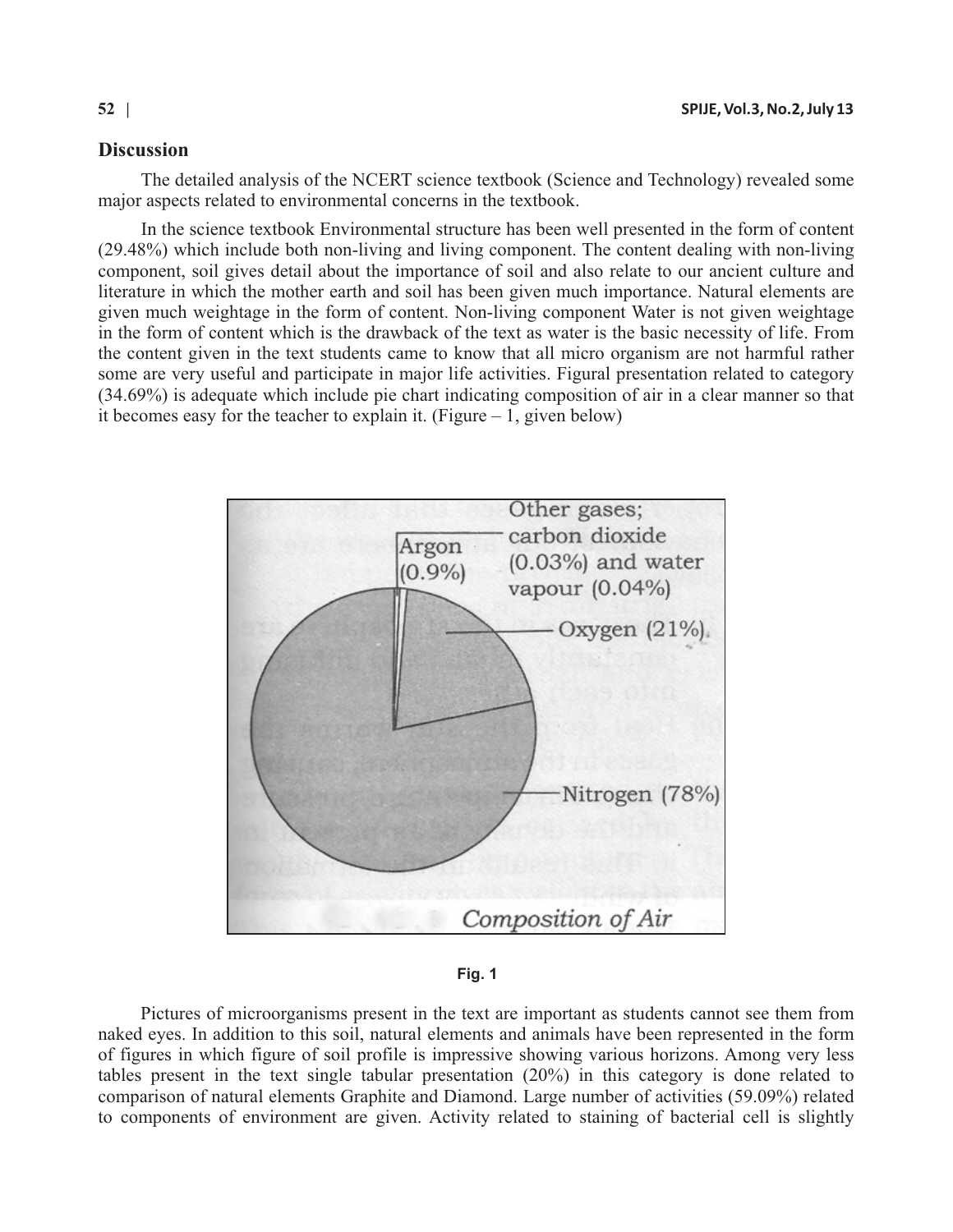difficult. Care should be taken that activity included is according to age and mental level of the pupil. The activities related to animal product are also given which are related to students' daily life experience.

Environmental balance has been represented in the form of content (1.65%) and figures (4.08%) only. With respect to biogeochemical cycle information about Nitrogen cycle and carbon cycle is given but factual information about the process of nitrogen cycle is insufficient if it is not related to the environmental context. Similarly various process of carbon cycle is not presented adequately in the content. Important aspect of food chain is also missing in the content. In figural form various stages of nitrogen cycle is well presented. Figure of carbon cycle is very clear, big and comprehensive but is not supported with content, so student might find difficulty in understanding the concept. (Figure  $-2$  given below)



**Fig. 2**

Energy resources have been represented in the form of content (6.39%) and figures (4.08%) only. Renewable sources of energy is given more weightage than non-renewable but there should be clear demarcation between renewable and non-renewable sources so that there is no confusion in the mind of students regarding energy resources. Information related to geothermal and tidal energy should be included. Nuclear energy as an alternate form of energy is given but the fact should be highlighted that it should be used for constructive purpose only and not for destructive purpose. Only two pictures related to renewable sources of energy are included which should be more in number. Tabular presentations and activities related to classification of various sources of energy should be included.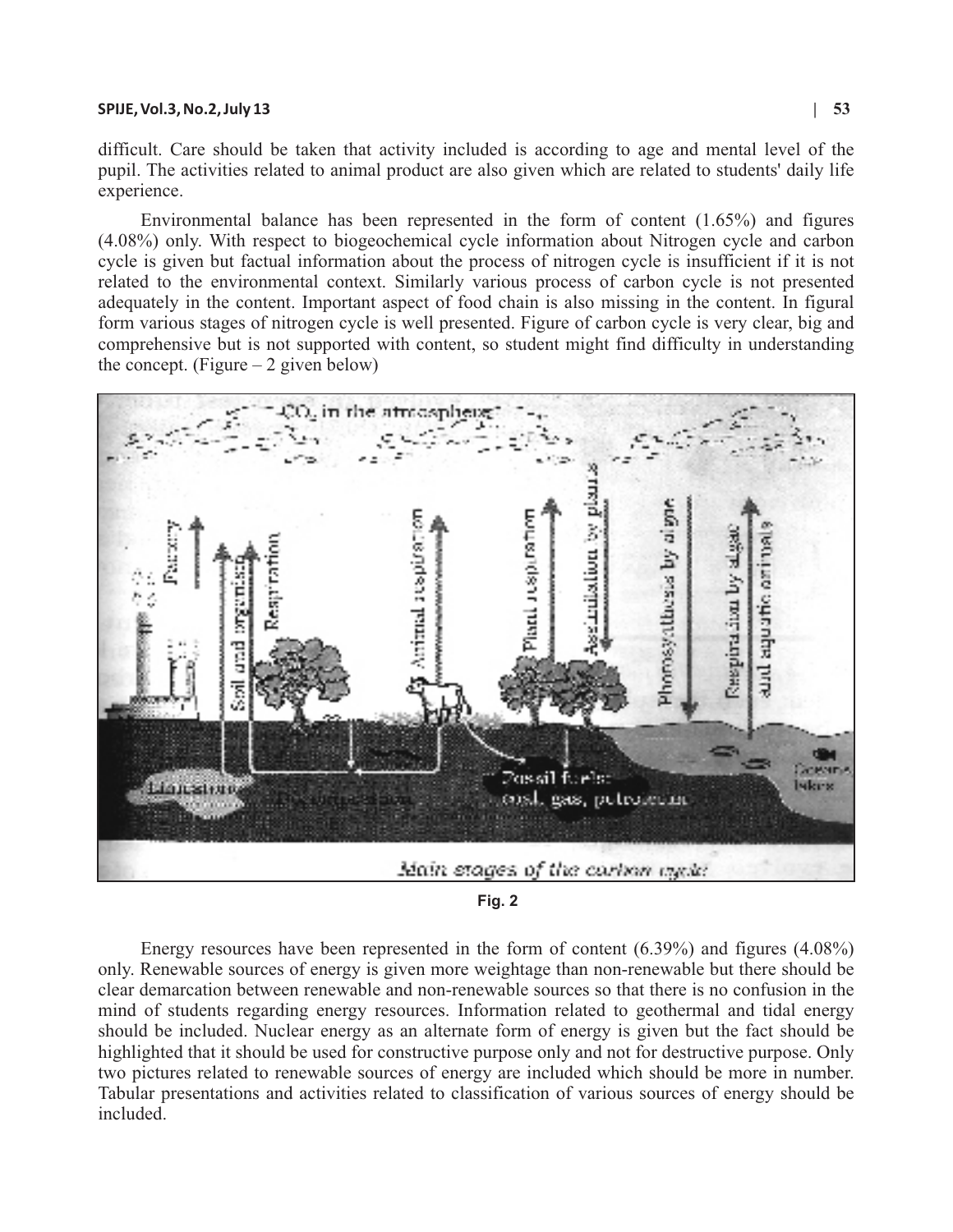Environmental degradation is mainly represented in the form of content (11.75%) while only one picture (2.04%) related to air pollution is given which is not sufficient. In the form of content maximum emphasis is given to air pollution while comparatively less information is given about water pollution. No information is given related to solid waste pollution, noise pollution, radioactive pollution and disasters. In the text under the heading 'Ozone' information is given in a confusing manner which tries to convey that ozone is regarded as pollutant when at the ground level but when present in upper layers of the atmosphere it saves us from harmful ultraviolet rays. Since ozone depletion is a major global environmental problem it should be dealt under separate heading. Similarly concept of soil pollution and soil erosion are also intermingled which should be given under separate sub heading although indirect effect of soil erosion are well highlighted in the text. The concept of inclusion of Indoor pollution is praiseworthy as this type of pollution is increasing day by day and is becoming a serious problem. The content involving difficult concept needs to be supported with figures such as global warming, ozone depletion and acid rain. Some activities, which inspire students to inquire about environmental problems, could be included.

> A pit is dug up and vegetable wastes and animal wastes like dung are put in this pit. A layer of soil/mud is used to cover them. Water is added to facilitate decomposition. Manure in the form of **compost** is obtained by the above method. It is used in the fields. These days, use of earthworm for preparing compost is becoming quite popular. Certain species of worms are suitable for vermi-composting and are to be procured from certain agencies. Vermi composting

**Fig. 3**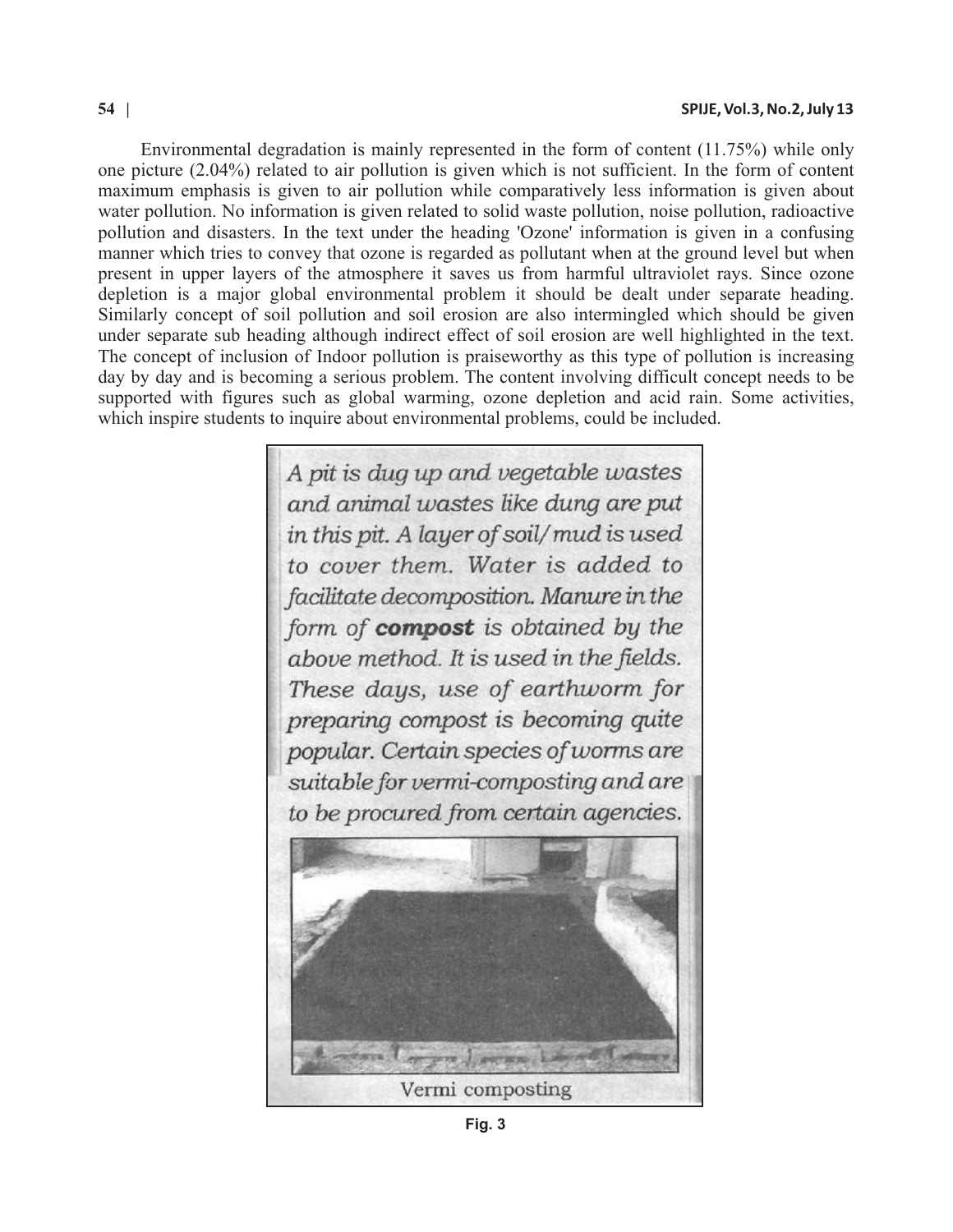In Agriculture both techniques in agricultural process and impact on environment has been given weightage in the form of content (9.89%) while weightage in the form of figures (22.44%) and activities (13.63%) is given only to techniques in agricultural process. The phenomena of vermi composting for enhanced crop production is well represented in a coloured format with pictorial presentation. (Fig. 3) The positive aspect of the text is that firstly the information related to innovative technique of agricultural process is given then it highlights their positive and negative impact on environment. The text also advice farmers to avoid burning of crop remains as it causes air pollution and field fires. Students are asked to discuss this aspect with elders, this is positive approach of building environmental concerns among people. Text also highlights the aspects that due to increasing population there is need for increased food production, in this respect reference of green revolution is also given. Various techniques adopted for improving crop production both quality and quantity wise are highlighted. Agricultural process is represented in form of large impressive pictures. Some aspects related to adverse impact of use of chemical fertilizers, pesticides and weedicides should also be represented in figural form. Activities related to agriculture are interesting and students learn through these activities that it is essential to prepare the soil for agricultural practices and sow the seeds at the right depth in soil.

Animal husbandry is represented only in the form of content (4.53%) and figures (12.24%) Good aspect of the text is that firstly the importance of the animal as a living component and food product obtained from them is given and then detailed information about animal rearing practices is given. The emphasis is given about feeding habits, types of diseases, their prevention and breeding techniques of animals. Various pictures related with animal rearing practices create interest among students. More interest can be inculcated if content is supported in the form of tables or activities also.

Human health and hygiene have been covered in a comprehensive way in the form of content (26.59%), figures (14.28%), tables (20%) and activities (22.72%). Maximum weightage in health aspect is given to preventive and curative measures. In the introductory paragraph of the chapter 'Common Diseases' general information classifying communicable and non-communicable diseases with examples should be given. In the text the type of diseases, symptoms of diseases which helps in the identification of diseases along with preventive and curative measures are also dealt in detail, which help students to take immediate measures to cure the disease. Knowledge about vaccination programme and health awareness governed by Govt. of India are also given. Knowledge about fire fighting is well given in the text. The drawback of the content is that no information is given related to balanced diet and deficiency diseases. Figures related to disease causing organism without labelling and reference is not fruitful. On the other hand figure showing modes of transmission of T.B. is very effective & self explanatory. Tabular presentation of dosage, method and site of administration of vaccines is given but it could be more informative if name of related diseases and age of administration is also mentioned. The activity given related to the survey of the nearby area from health point of view is very important as it makes the student aware of the fact that unhealthy environmental conditions are main causes of the disease. Other activity about preparation of ORS is also very useful for students.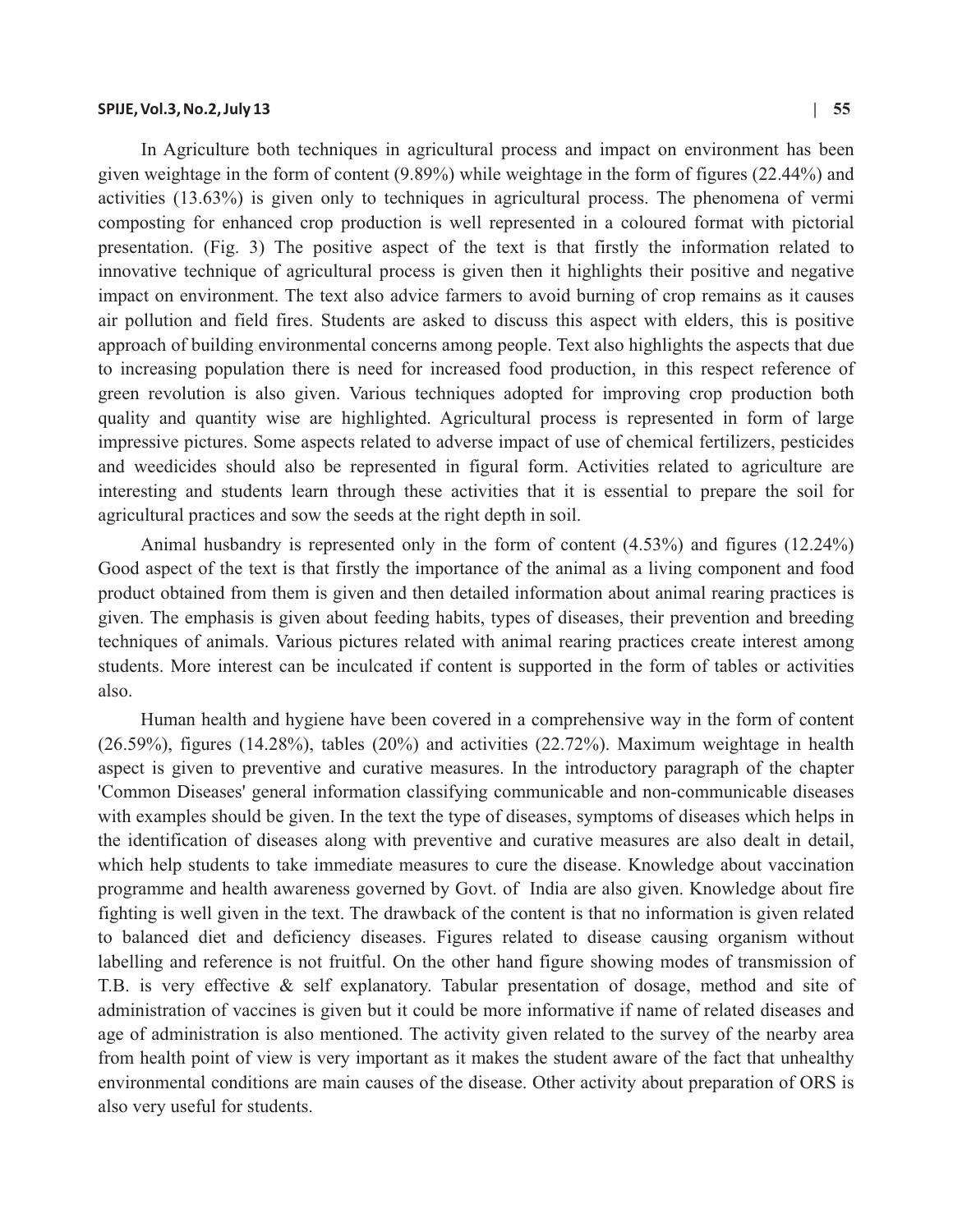Impact of population on environment is represented in the form of content (2.47%) and tables (60%). The information has been very well given as how from primitive man to modern man the requirement of energy has increased due to increasing population, industrialization and urbanization. Tabular presentations of calorific values of fuels are given which represent consumption of energy. Figures related to depletion of natural resources should be included.

Conservation of environmental resources is represented in the form of content (3.29%), figures (4.08%) and activities (4.54%). More emphasis is given to energy conservation with respect to water, soil or forest conservation while wild life conservation is neglected. Under the heading 'Energy, Development and Environment', a comprehensive view regarding energy conservation is given. Water conservation strategies in both rural and urban areas are highlighted. Various ways of preventing soil erosion should be dealt in detail. The figure related to conservation of energy through improved chullahas is very effective and support the content. Activity given related to soil conservation is simple and is able to explain the phenomena that how plants help to prevent soil erosion, thus it compensates the inadequate content matter of soil conservation. (Figure 4 given here)

# Activity 6

Take two trays or baskets. Fill them with garden soil. Grow grass or some cereal in one of them and water it properly for a few days. Now keep both the trays in a slightly inclined position by placing a brick below their one side. Let the water fall on both the travs. You will find that the water that flows from the tray with vegetation contains less amount of soil particles in it. This is due to the fact that the roots of plants bind the soil and do not allow it to flow with water  $(Fig. 2.4)$ .



Environmental Management and Sustainable Development is given in the form of content (3.91%) and figures (2.04%) In the text role of individual in controlling various kinds of pollution is highlighted but role of national and international agencies are not given. Single picture related to control of air pollution showing CNG filling station is given. Some activities must be included related to this aspect so that students realize the importance of environment and its preservation.

# **Conclusions**

- 1. Content of the text is informative and interactive but some difficult and new aspects of environmental concerns could be covered in comprehensive manner. Content is presented in sequential manner but at some places separate subheadings are required to distinguish between important aspects.
- 2. In the content more weightage is given to environmental structure and human health and hygiene aspect while comparatively less weightage is given to environmental balance aspect.
- 3. Figures present in the text are big and colourful including labelled diagrams, graphical representations and realistic pictures, which are able to hold attention of the child.